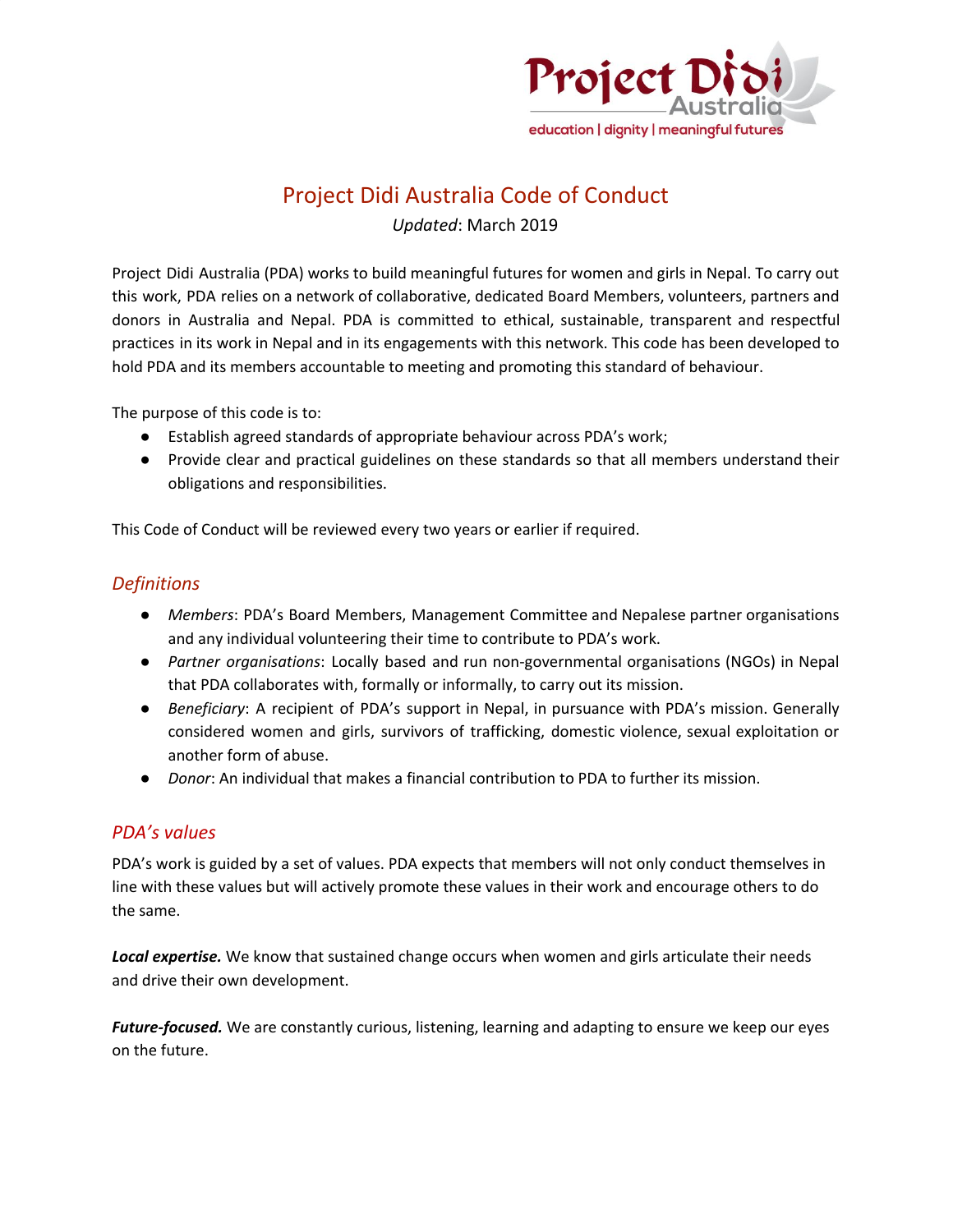*Holistic & individualised.* We recognise the diversity of every woman and girl and take a whole-of-person, strengths based approach, supporting unique needs and dreams.

*The transformative power of education*. When we are informed and skilled, in Nepal or Australia, we become changemakers for ourselves, our families and our connected global community.

## *Behaviour*

As a member of PDA:

- I will act within the parameters of the law.
- I will treat all adults and children with dignity, empathy, compassion and respect regardless of ethnicity, gender, age, language, religion, political or other opinion, disability, or other status.
- I will comply with anti-discrimination legislation regarding decisions based on race, sex, marital status, disability or religious belief.
- I will work to create and maintain an environment that prevents sexual exploitation, bullying, harassment and abuse.
- I will not engage in any sexual activity with PDA's beneficiaries, regardless of age, or children (persons under the age of 18), regardless of the local age of consent or local/national laws of the relevant country.
- I will not influence (religiously, politically or otherwise) PDA's members, beneficiaries or donors.
- I will conduct myself in a manner appropriate with my position as a representative of PDA.
- I will not engage in any bribery, fraud, corruption or unethical behaviour.
- I will communicate with positivity and respect when representing PDA, particularly when discussing PDA's work or beneficiaries, in line with PDA's approach to communication in the Volunteer Welcome Pack.
- I will not retaliate against someone speaking up if they have concerns about anything connected with PDA's activities.
- I will comply with all relevant PDA policies and procedures. These can be found on the shared *Drive > Policies*.

## *Disclosure & Conflict of Interest*

- I will declare any financial, personal or family (or close intimate relationship) interest in matters of official business which may impact on the work of PDA.
- I will not award benefits, contracts for goods or services, employment or promotion within PDA, to any person with whom I have a financial, personal, family (or close intimate relationship) interests.
- I will not use PDA's partnerships, networks or other resources to advance personal or business interests.
- I will disclose any relevant criminal convictions or charges on joining PDA, or any that become relevant during the course of my engagement with PDA.
- I will immediately disclose any fraud, misconduct, unethical behaviour or corruption of another member.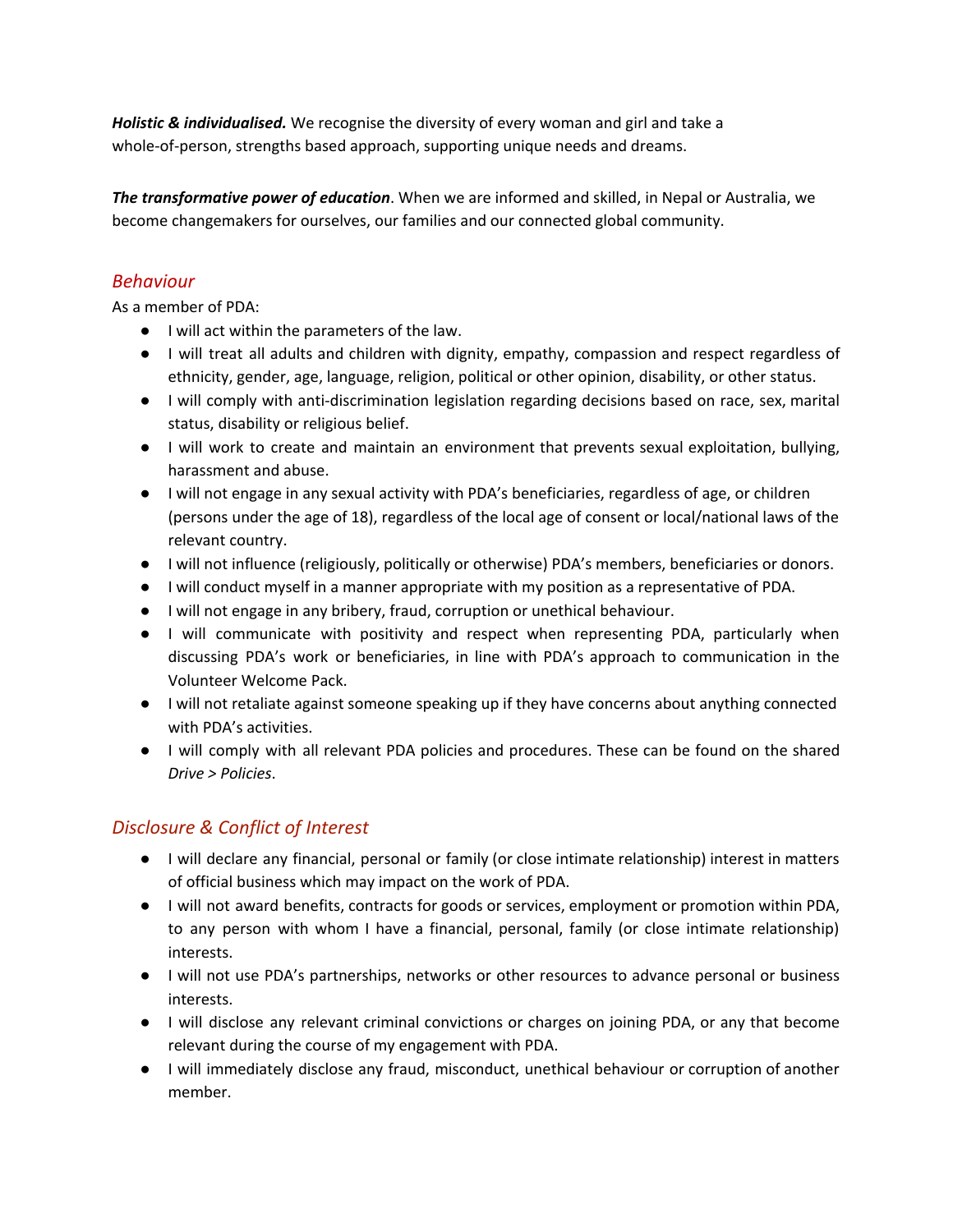● I will notify PDA if nominated as a prospective candidate or for an official role for a political party.

Disclosures are to be made to the Programs Manager and the Board in writing.

#### *Access to Information & Confidentiality*

I will not disclose to any member of the public:

- Financial information (other than that disclosed in PDA's publicly available reports e.g. financial reports submitted to ACNC)
- Security access codes or passwords
- The personal contact details or address of a fellow PDA member
- The identity or history of a beneficiary

without prior permission from PDA, unless legally required to do so.

As much of PDA's work is carried out remotely, members must be particularly careful that confidential information stored on their personal devices is not comprised.

When using images, I will not:

- Publish identifying images of beneficiaries, PDA members or other members of the public under 18 years of age;
- Publish images of beneficiaries over 18 years of age without informed consent.

By signing this Code of Conduct, I also acknowledge that all intellectual property rights (IPRs) and inventions created by me during my voluntary work with PDA and all materials embodying them shall automatically belong to PDA.

#### *Fundraising, sponsorships & partnerships*

While representing PDA for the purposes of fundraising (events, campaigns etc.), sponsorship or partnerships:

- I will not misrepresent past PDA achievements (funding, project or otherwise).
- I will not guarantee fundraising results or promise compensation for failure to achieve fundraising results.
- I will disclose any costs of fundraising that I am aware of prior to fundraising.
- I will fully and accurately disclose all donations received to PDA and follow PDA's Financial Management Policy in processing donations.
- I will accurately record any donations in line with PDA's record keeping procedure.
- I will not enter into any partnership or negotiate the terms of a partnership without consulting PDA's Programs Manager or Board.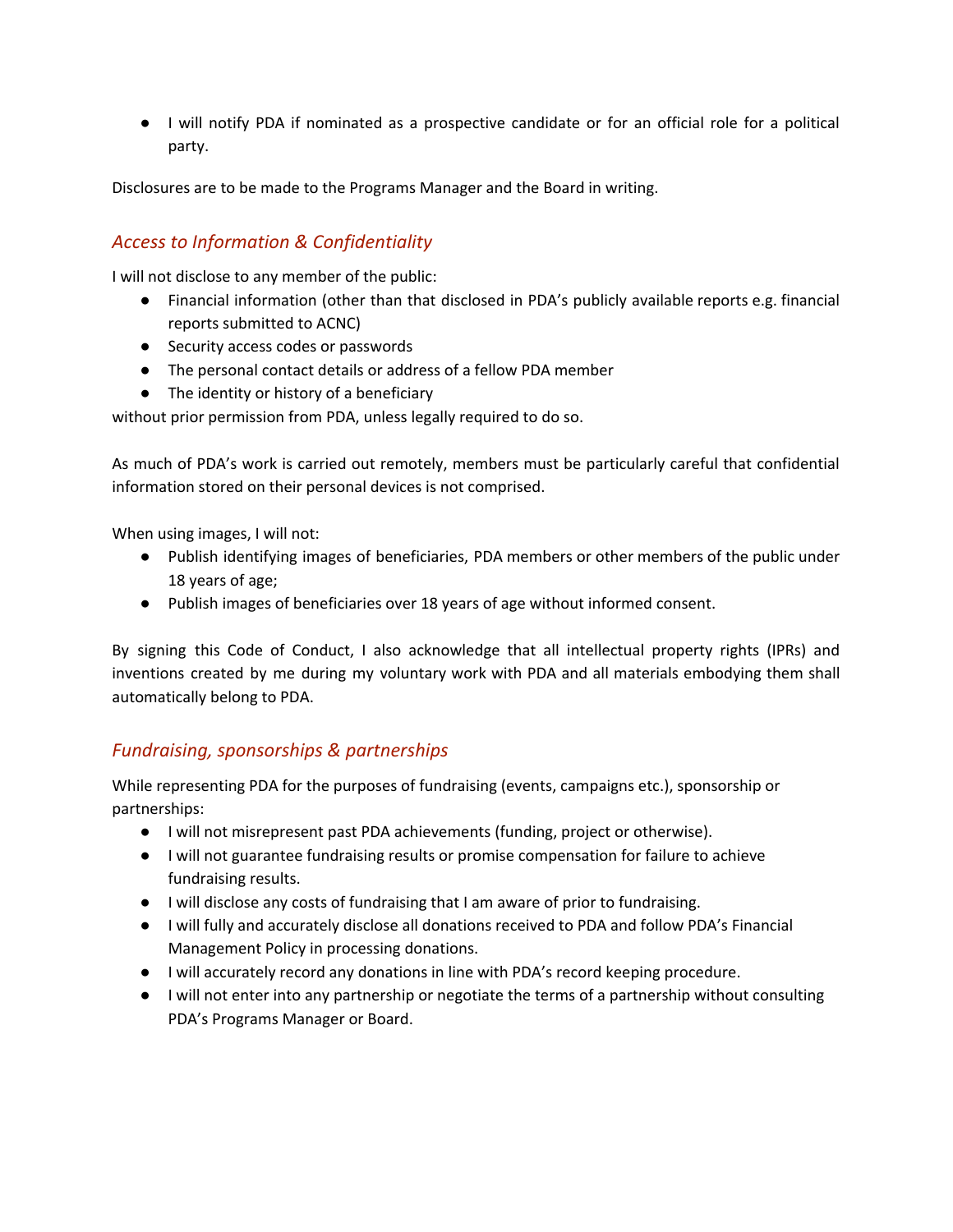#### *Gifts*

- If circumstances allow without causing offence, I will refuse financial and material gifts, with the exception of small gifts given in appreciation of gratitude or mutual respect, such as items of food or handicrafts.
- I will disclose in writing to the Programs Manager or the Board any gifts I have accepted with an estimated value of AUD\$50.00 or over.

#### *International travel*

If representing PDA overseas:

- I will seek to understand and display sensitivity to local customs, including those relating to communication style, behaviour and dress.
- I will respect symbols of nationalism and religious practices.
- I will ensure I have the relevant health clearance, vaccinations and comprehensive travel insurance.
- I will not use any drug that is illegal in Australia or the country I am visiting and will refrain from excessive alcohol consumption.
- I will exercise caution, avoid unsafe activities and will take responsibility for maintaining my health and wellbeing.
- I will register with [SmartTraveller](https://smartraveller.gov.au/help/me/overseas/register-travel/Pages/register.aspx) or equivalent in my country of residence and monitor the Department of Foreign Affairs and Trade's or equivalent travel advice and warnings.
- I will ensure PDA knows where I can be contacted at all times, especially in the event of any security or emergency situation.

### *Complaints*

If you have a complaint regarding PDA's work or the conduct of another member, please first make efforts to resolve the issue yourself if safe and reasonable to do so.

If you are unable to resolve the issue or do not feel comfortable doing so, please make the complaint in writing to the Programs Manager or a member of the Board, whichever you feel most comfortable with.

PDA's Board and/or Programs Manager will provide support and ascertain the nature of the complaint and the wishes of the complainant. Where necessary, PDA will escalate complaints to a formal investigation or to other authority bodies if required. Any records from a complaint will be kept in a confidential and secure place for a period of seven years.